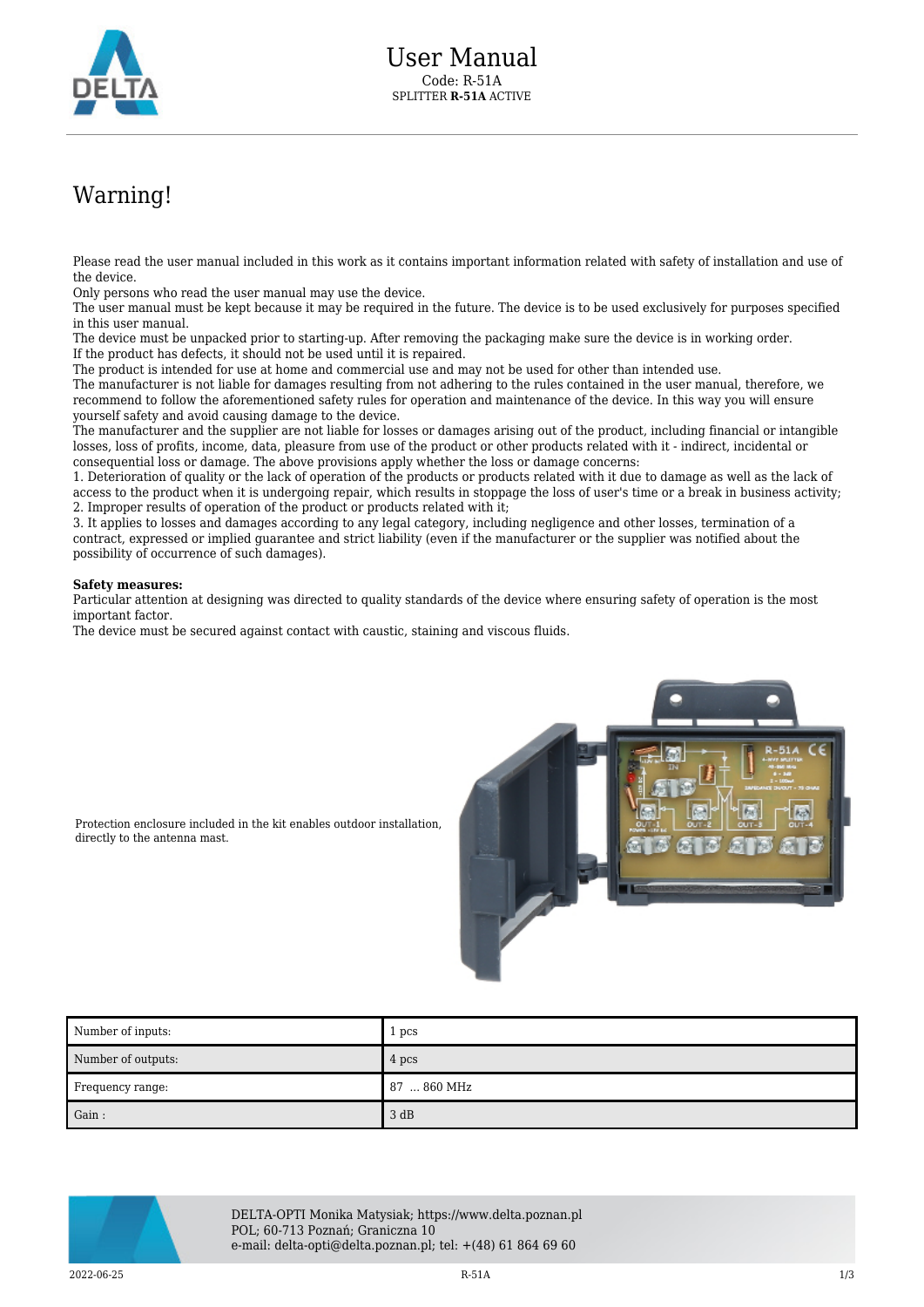

| Possibility to pass the DC voltage to the preamplifier: | ✓                        |
|---------------------------------------------------------|--------------------------|
| Shielding:                                              |                          |
| Impedance:                                              | 75 Ω                     |
| Mount:                                                  | To the mast, To the wall |
| Weight:                                                 | $0.10 \text{ kg}$        |
| Dimensions:                                             | 117 x 91 x 36 mm         |
| Manufacturer / Brand:                                   | <b>DELTA</b>             |
| Guarantee:                                              | 3 years                  |

Internal view:



View with closed cover: